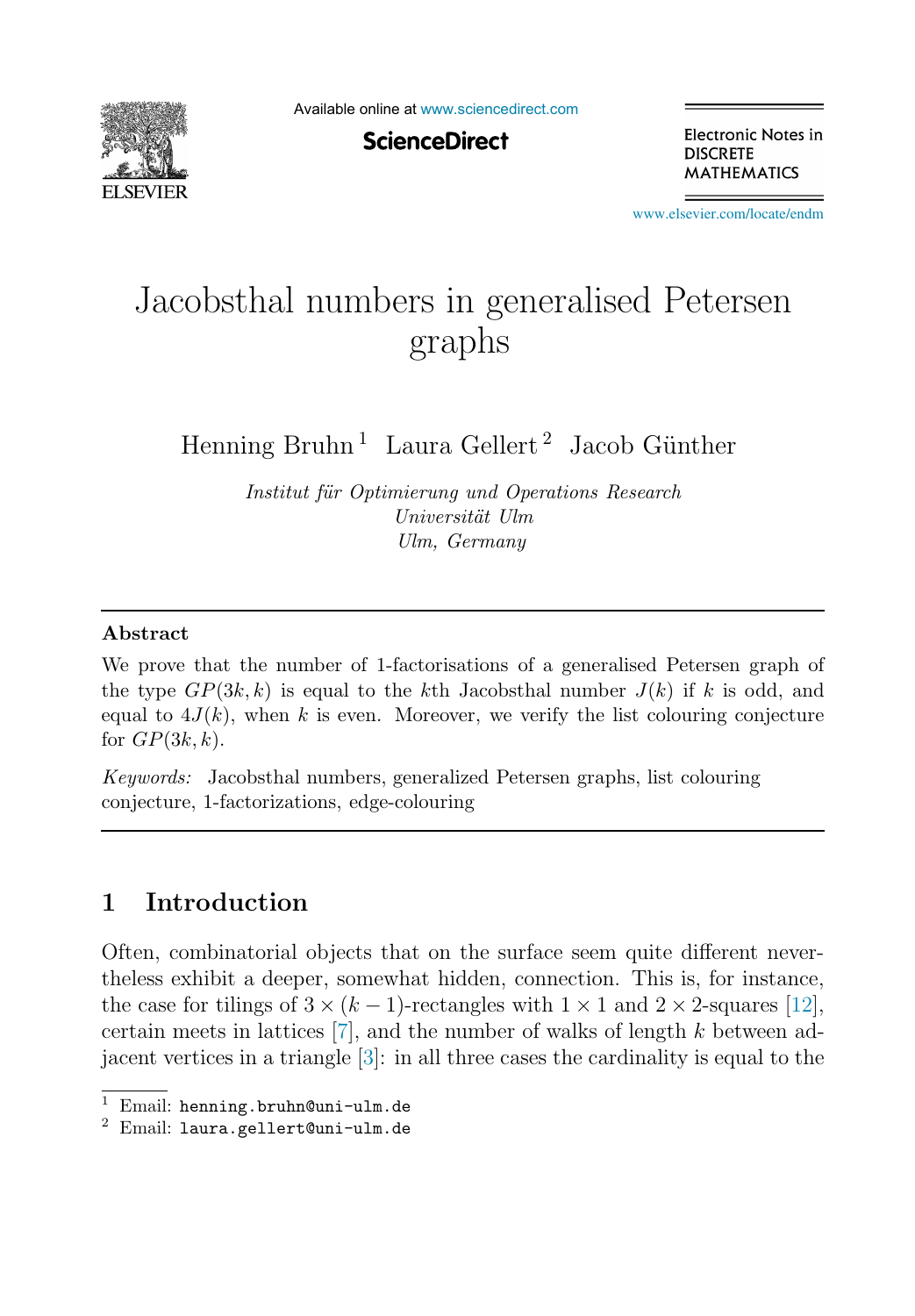kth *Jacobsthal number*. Their sequence 0, 1, 1, 3, 5, 11, 21, 43, 85, 171, 341 . . . is defined by the recurrence relation  $J(k) = J(k-1) + 2J(k-2)$  and initial values  $J(0) = 0$  and  $J(1) = 1$ . Jacobsthal numbers also appear in the context of alternating sign matrices [\[10\]](#page-6-2), the Collatz problem and in the study of necktie knots [\[9\]](#page-6-3); see [\[13,](#page-7-1) A001045] for much more.

<span id="page-1-0"></span>We add to this list by describing a relationship to certain *generalised Petersen graphs* GP(3k, k). Generalised Petersen graphs were first studied by Coxeter [\[6\]](#page-6-4). For  $k, n \in \mathbb{N}$  with  $k < \frac{n}{2}$ , the graph  $GP(n, k)$  is defined as the graph on vertex set  $\{u_i, v_i : i \in \mathbb{Z}_n\}$  with edge set  $\{u_i u_{i+1}, u_i v_i, v_i v_{i+k}$ .  $i \in \mathbb{Z}_n$ . See Figure [1](#page-2-0) for two examples.

Theorem 1.1 *For odd* k*, the number of* 1*-factorisations of the generalised Petersen graph* GP(3k, k) *equals the Jacobsthal number* J(k)*; for even* k*, the number is equal to*  $4J(k)$ *.* 

A 1-factorisation of a graph  $G = (V, E)$  is a partition of the edge set into perfect matchings. (A *perfect matching* is a set of  $|V|/2$  edges, no two of which share an endvertex.) Such factorisations are closely linked to edge colourings: indeed, a  $d$ -regular graph  $G$  has a 1-factorisation if and only if its edge set can be coloured with d colours. That is, the *chromatic index*, the minimal number of colours needed to colour all the edges, is equal to d.

List edge-colourings generalise edge colourings. Given lists  $L_e$  of allowed colours at every edge  $e \in E$ , the task consists in colouring the edges so that every edge e receives a colour from its list Le. The *choice index* of G is the smallest number  $\ell$  so that any collection of lists  $L_e$  of size  $\ell$  each allows a list colouring. The choice index is at least as large as the chromatic index. The famous *list-colouring conjecture* asserts that the two indices never differ:

Conjecture 1.2 (List-colouring conjecture) *The chromatic index of every simple graph equals its choice index.*

<span id="page-1-1"></span>While the conjecture has been verified for some graph classes, bipartite graphs [\[11\]](#page-6-5) and regular planar graphs [\[8\]](#page-6-6) for instance, the conjecture remains wide open for most graph classes, among them cubic graphs. We prove:

Theorem 1.3 *The list-colouring conjecture is true for generalised Petersen graphs* GP(3k, k)*.*

Generalised Petersen graphs are cubic graphs. All of them, except the Petersen graph itself, have chromatic index 3; see Watkins [\[14\]](#page-7-2), and Castagna and Prins [\[5\]](#page-6-7). In particular, this means that the list colouring conjecture for them does not follow from the list version of Brooks' theorem.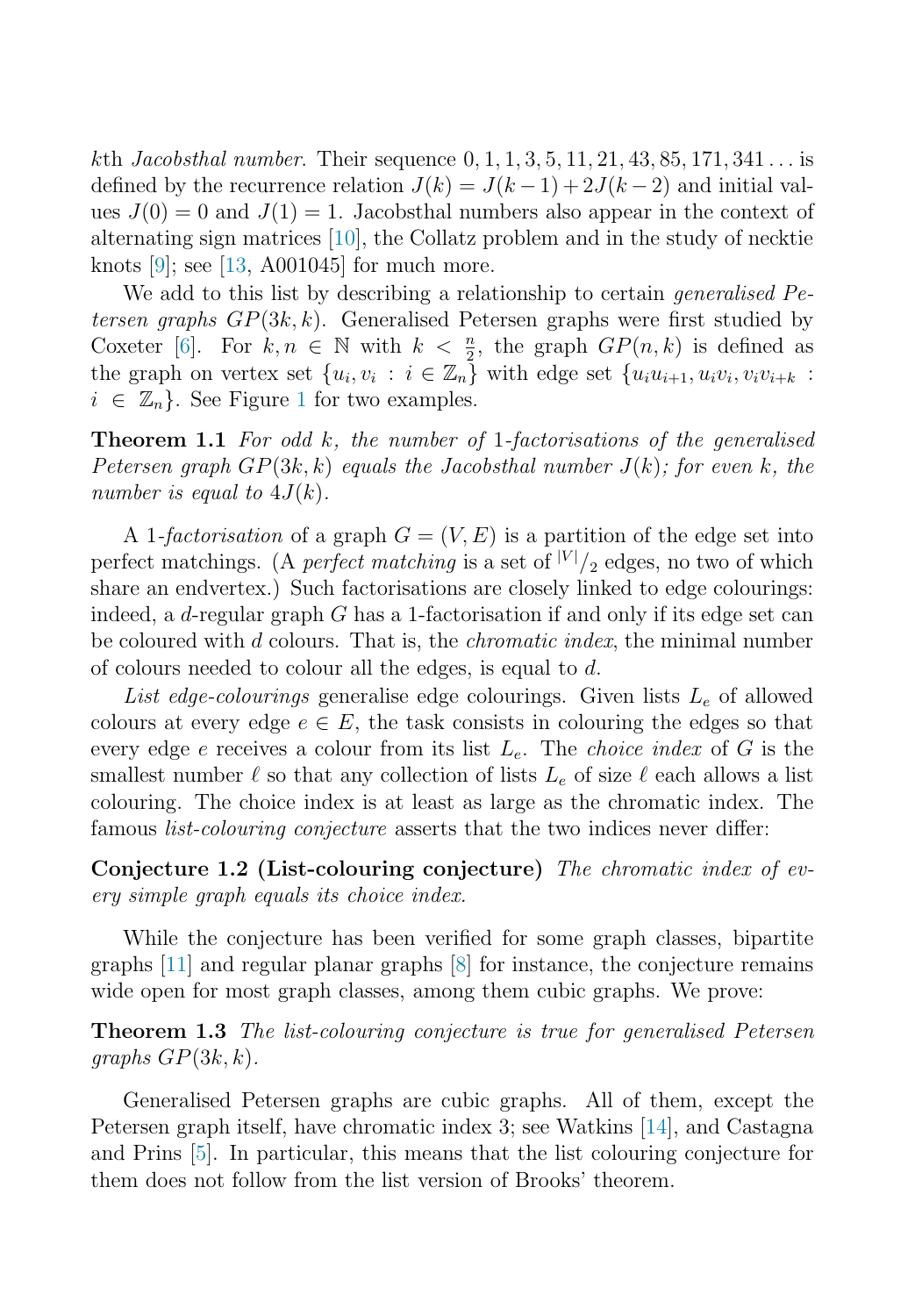Our proof is based on the algebraic colouring criterion of Alon and Tarsi [\[2\]](#page-6-8). In our setting, it suffices to check that, for a suitable definition of a sign, the number of positive 1-factorisations differs from the number of negative 1-factorisations. In this respect our second topic ties in quite nicely with our first, and we will be able to re-use some of the observations leading to Theorem [1.1.](#page-1-0)

The following two sections provide the main ideas to prove Theorem [1.1](#page-1-0) and [1.3.](#page-1-1) All details can be found in the full paper [\[4\]](#page-6-9).

<span id="page-2-0"></span>

<span id="page-2-2"></span>Fig. 1. The Dürer graph  $GP(6, 2)$  and the generalised Petersen graph  $GP(9, 3)$ 

#### 2 Counting 1-factorisations

We consider a fixed generalised Petersen graph GP = GP(3k, k). The *outer cycle*  $C_Q$  of  $GP$ , the cycle  $u_1u_2 \ldots u_{3k-1}u_{3k}u_1$  plays a key role.

Our objective is to count the number of 1-factorisations of GP. Rather than counting them directly, we consider edge colourings and show that it suffices to focus on certain edge colourings of the outer cycle.

Let  $\phi$  be an edge colouring with colours  $\{1, 2, 3\}$  of either the whole graph  $GP$  or only of the outer cycle  $C_O$ . We split  $\phi$  into k triples

$$
\phi_i = (\phi(u_i u_{i+1}), \phi(u_{k+i} u_{k+i+1}), \phi(u_{2k+i} u_{2k+i+1}))
$$
 for  $i = 1, ..., k$ .

To keep notation simple, we will omit the parentheses and commas, and only write  $\phi_i = 123$  to mean  $\phi_i = (1, 2, 3)$ . We, furthermore, define also  $\phi_{k+1} =$  $(\phi(u_{k+1}u_{k+2}), \phi(u_{2k+1}u_{2k+2}), \phi(u_1u_2))$ , and note that  $\phi_{k+1}$  is obtained from  $\phi_1$  by a cyclic shift.

<span id="page-2-1"></span>It turns out that the colours on the outer cycle already uniquely determine the edge colouring on the whole graph. Moreover, it is easy to describe which colourings of the outer cycle extend to the rest of the graph: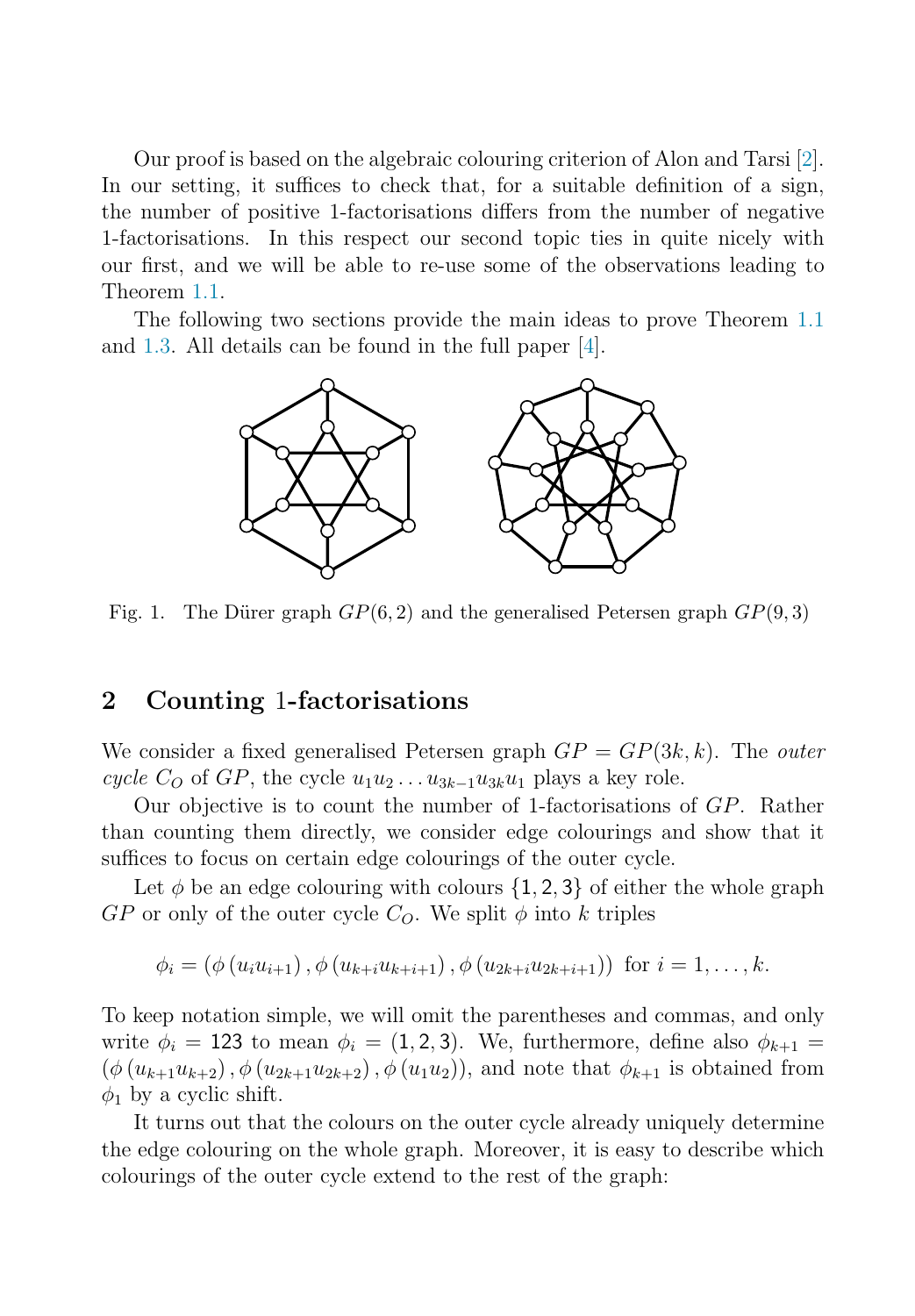<span id="page-3-1"></span>**Lemma 2.1** *Let*  $\phi$  :  $E(C_O) \rightarrow \{1, 2, 3\}$  *be an edge colouring of*  $C_O$ *. Then the following two statements are equivalent:*

- (i) *there is an edge colouring*  $\gamma$  *of*  $GP$  *with*  $\gamma|_{C_O} = \phi$ *; and*
- (ii) *there is a permutation* (a, b, c) *of* (1, 2, 3) *so that*  $\phi_i$  *and*  $\phi_{i+1}$  *are for all*  $i = 1, \ldots, k$  *adjacent vertices in one of the graphs* T *and* H *in Figure* [2.](#page-3-0)

*Furthermore, if there is an edge colouring*  $\gamma$  *of GP as in* [\(i\)](#page-3-1) *then it is unique.* 

<span id="page-3-0"></span>

Fig. 2. The graphs  $T$  and  $H$  capture the possible combinations of consecutive colour triples

The lemma implies that any edge colouring  $\gamma$  of  $GP$  corresponds to a walk  $\gamma_1 \gamma_2 \ldots \gamma_{k+1}$  of length k in either T or in H. Where does such a walk start and end? By symmetry, we may assume that the walk starts at  $\gamma_1 =$  abc or  $\gamma_1$  = aab. It then ends in  $\gamma_{k+1}$ , which is either bca or aba. Conversely, all such walks define edge colourings of GP.

To count the number of these walks, consider two vertices  $x, y$  of T, resp. of H, that are at distance  $\ell$  from each other in T (resp. in H). We define

> $t_k(\ell) \coloneqq \sharp \left\{\text{walks of length } k \text{ between } x \text{ and } y \text{ in } T \right\}$  $h_k(\ell) := \sharp \{\text{walks of length } k \text{ between } x \text{ and } y \text{ in } H\}$

Then every edge colouring of GP corresponds to a walk that is either counted in  $t_k(1)$  (as abc and bca have distance 1 in T) or counted in  $h_k(2)$ .

<span id="page-3-2"></span>**Lemma 2.2** *The number of* 1*-factorisations of*  $GP(3k, k)$  *equals*  $t_k(1) + 3h_k(2)$ *.* 

Since H covers T, the walks counted by  $h_k(2)$  and  $t_k(1)$  are in one-to-one correspondence and we obtain

**Lemma 2.3**  $h_k(2)$  *equals*  $t_k(1)$  *for even*  $k$ *.* 

By [\[3\]](#page-6-1),  $t_k(1)$  equals  $J(k)$  which concludes the proof of Theorem [1.1.](#page-1-0)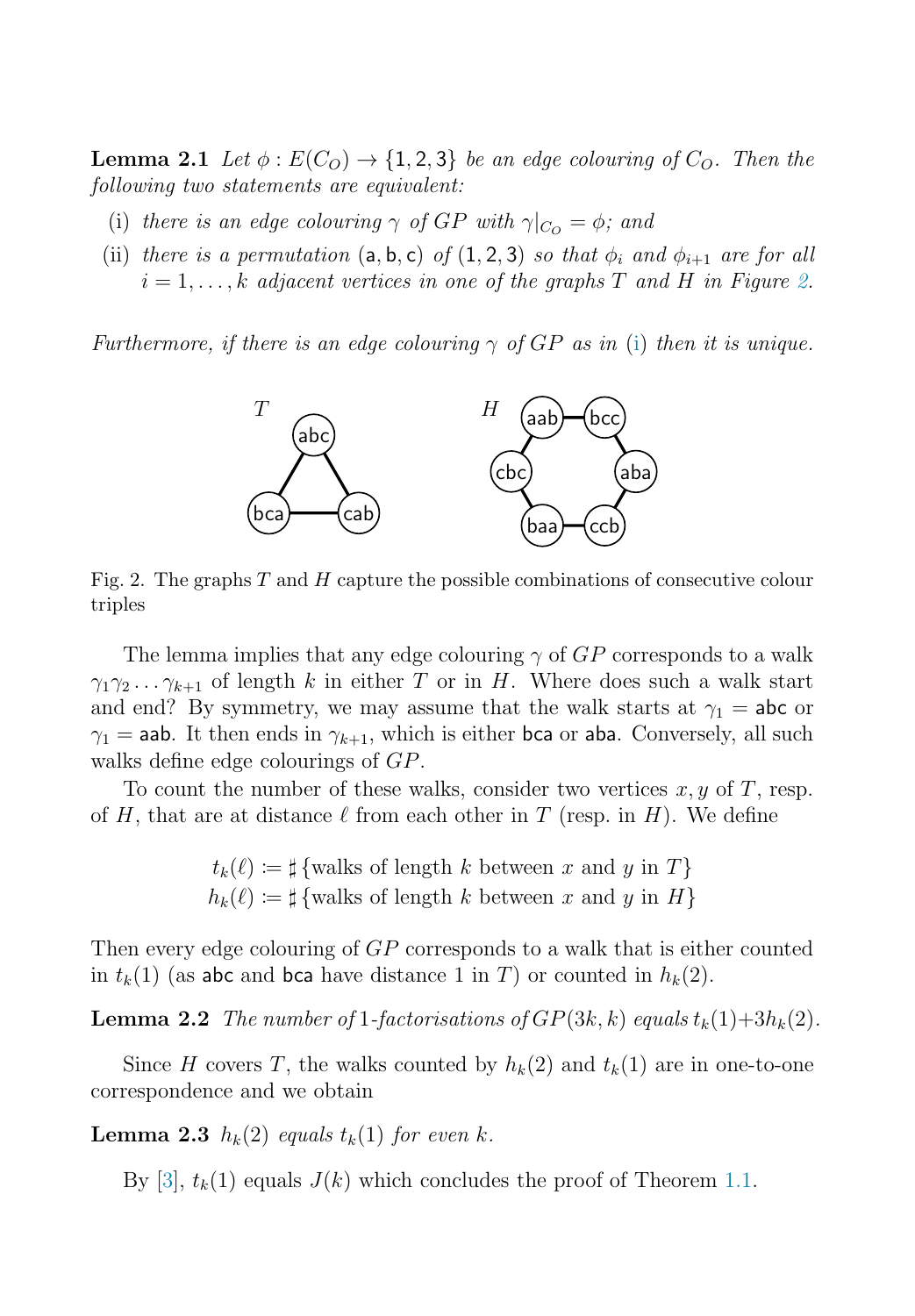### 3 List edge colouring

In order to show the list edge conjecture for  $GP = GP(3k, k)$ , we use the method of Alon and Tarsi [\[2\]](#page-6-8), or rather its specialisation to regular graphs [\[8\]](#page-6-6).

To define a local rotation, we consider  $GP(3k, k)$  always to be drawn as in Figure [1:](#page-2-0) the vertices  $u_i$  for  $i = 1, \ldots, 3k$  are placed on an outer circle in clockwise order, the vertices  $v_i$  for  $i = 1, \ldots, 3k$  on a smaller concentric circle in such a way that  $u_i$  and  $v_i$  match up, and all edges are straight. We define the sign of  $\gamma$  at a vertex w as + if the colours 1, 2, 3 appear in clockwise order on the incident edges; otherwise the sign is  $-$ . The sign of the colouring  $\gamma$  is then

$$
sgn(\gamma) := \prod_{v \in V(GP)} sgn_{\gamma}(v).
$$

Since our graphs are regular, permuting colours in our context does not change the sign of an edge colouring, see e.g.  $[8]$ . This allows to define a sign sgn f for any 1-factorisation f by fixing it to the sign of any edge colouring that induces f. The Alon-Tarsi colouring criterion now takes a particularly simple form in d-regular graphs; see Ellingham and Goddyn  $[8]$  or Alon  $[1]$ : A d-regular graph is d-list-edge-colourable if  $\sum_{f} 1$ -factor of  $G \operatorname{sgn}(f) \neq 0$ .

<span id="page-4-1"></span>Since the number of 1-factorisations of  $GP(3k, k)$  with odd k is the odd number  $J(k)$ , application of the criterion yields:

Corollary 3.1 *For odd* k*, the graph* GP(3k, k) *has choice index* 3*.*

Unfortunately, for even  $k$  the number of 1-factorisations is even. That means, we need to count the positive and negative 1-factorisations separately.

As a first step, we refine the colour triple graphs  $T$  and  $H$ , and endow them with signs on the edges. Figure [3](#page-5-0) shows the graphs  $T_{\pm}$  and  $H_{\pm}$ , which we obtain from  $T$  and  $H$  by replacing each edge by two inverse directed edges, each having a sign. Note that in  $T_{\pm}$  all edges in clockwise direction are positive, while clockwise edges in  $H_{\pm}$  are negative.

<span id="page-4-0"></span>For two adjacent vertices  $x, y$  in  $T_{\pm}$  or in  $H_{\pm}$  we denote the *sign of the edge* pointing from x to y by  $sgn(x, y)$ . The next lemma shows that the signs on the edges capture the signs of edge colourings.

**Lemma 3.2** *Let*  $\gamma$  :  $E(GP) \rightarrow \{1, 2, 3\}$  *be an edge colouring of GP, and let* (a, b, c) *be a permutation of* (1, 2, 3) *so that*  $\gamma_1$  *is a vertex in*  $T_{\pm}$  *or in*  $H_{\pm}$ *. Then*

$$
sgn(\gamma) = \prod_{i=1}^{k} sgn(\gamma_i, \gamma_{i+1}).
$$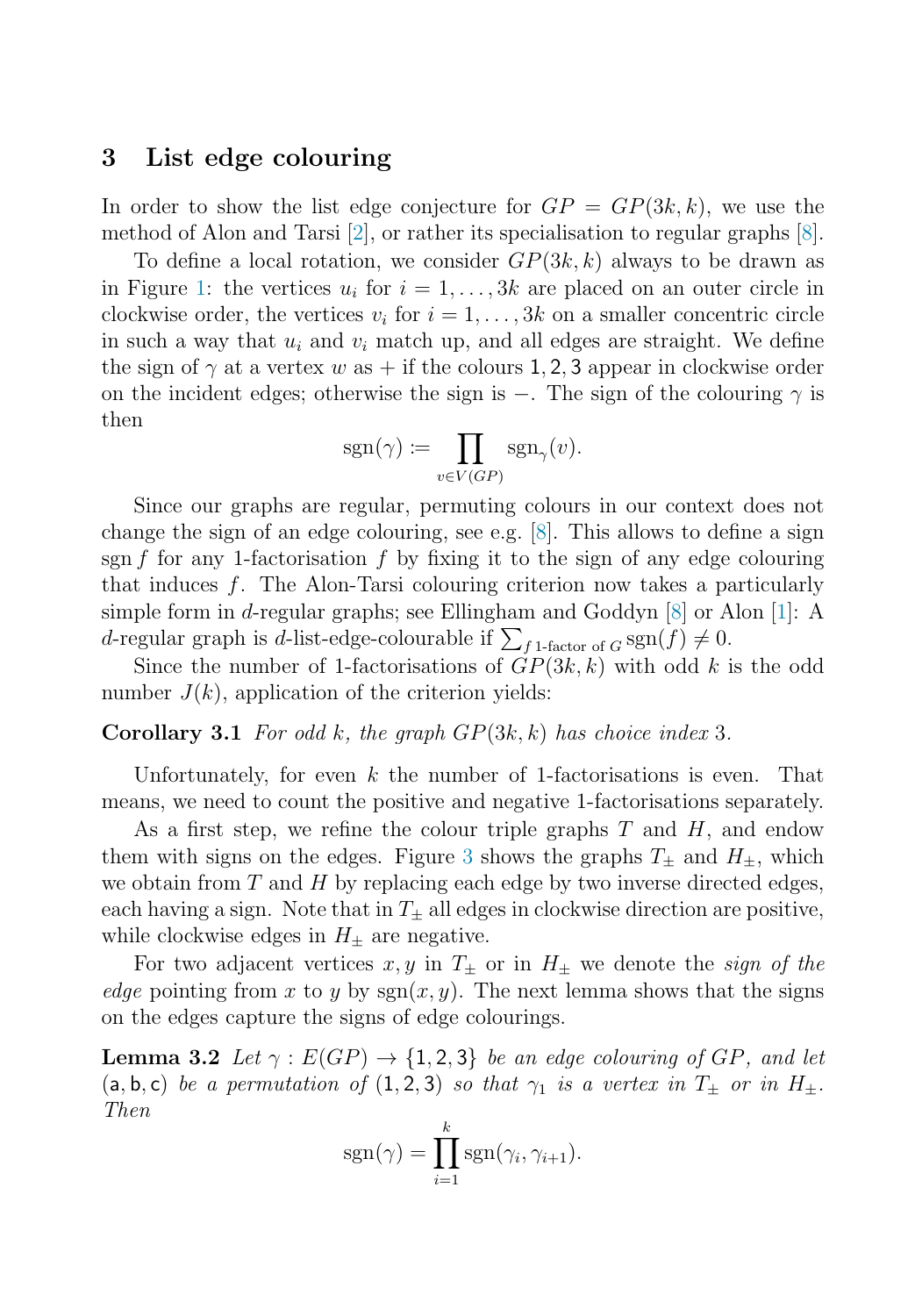

<span id="page-5-0"></span>Fig. 3. Signs of the possible combinations of consecutive colour triples

Lemmas [2.1](#page-2-1) and [3.2](#page-4-0) imply that every positive 1-factorisation corresponds to a walk in either  $T_{\pm}$  or  $H_{\pm}$  whose edge signs multiply to  $+$ . We call such a walk *positive*; whereas a walk whose signs multiply to − is *negative*.

To count such walks, we observe that not only the distance between two vertices has an influence on the sign of a walk between them, but also the rotational direction of the shortest path.

For two vertices x and y for which the clockwise path from x to y is of length  $\ell$ , we define

> $t_k^+(\ell) \coloneqq \sharp \{\text{positive walks of length } k \text{ from } x \text{ to } y \text{ in } T_{\pm} \}$  $h_k^+(\ell) := \sharp \{\text{positive walks of length } k \text{ from } x \text{ to } y \text{ in } H_{\pm} \}$

and  $t_k^-(\ell)$  and  $h_k^-(\ell)$  analogously.

Similarly as in Section [2](#page-2-2) for unsigned colourings, every positive edge colouring of GP now corresponds to a positive walk in  $T_{\pm}$  or in  $H_{\pm}$ . Since all edge colourings with the same associated 1-factorisation have the same sign, we thus have a way to count positive and negative 1-factorisations via walks in signed graphs:

Lemma 3.3 *The number of positive/negative* 1*-factorisations of* GP(3k, k)  $equals \; t_k^{\pm}(2) + 3h_k^{\pm}(2).$ 

As in Lemma [2.3](#page-3-2) we can state a connection between walks in  $T_{\pm}$  and  $H_{\pm}$ .

**Lemma 3.4**  $h_k^{\pm}(2)$  *equals*  $t_k^{\pm}(2)$  *for even k.* 

Using recurrence relations between positive and negative walks with dif-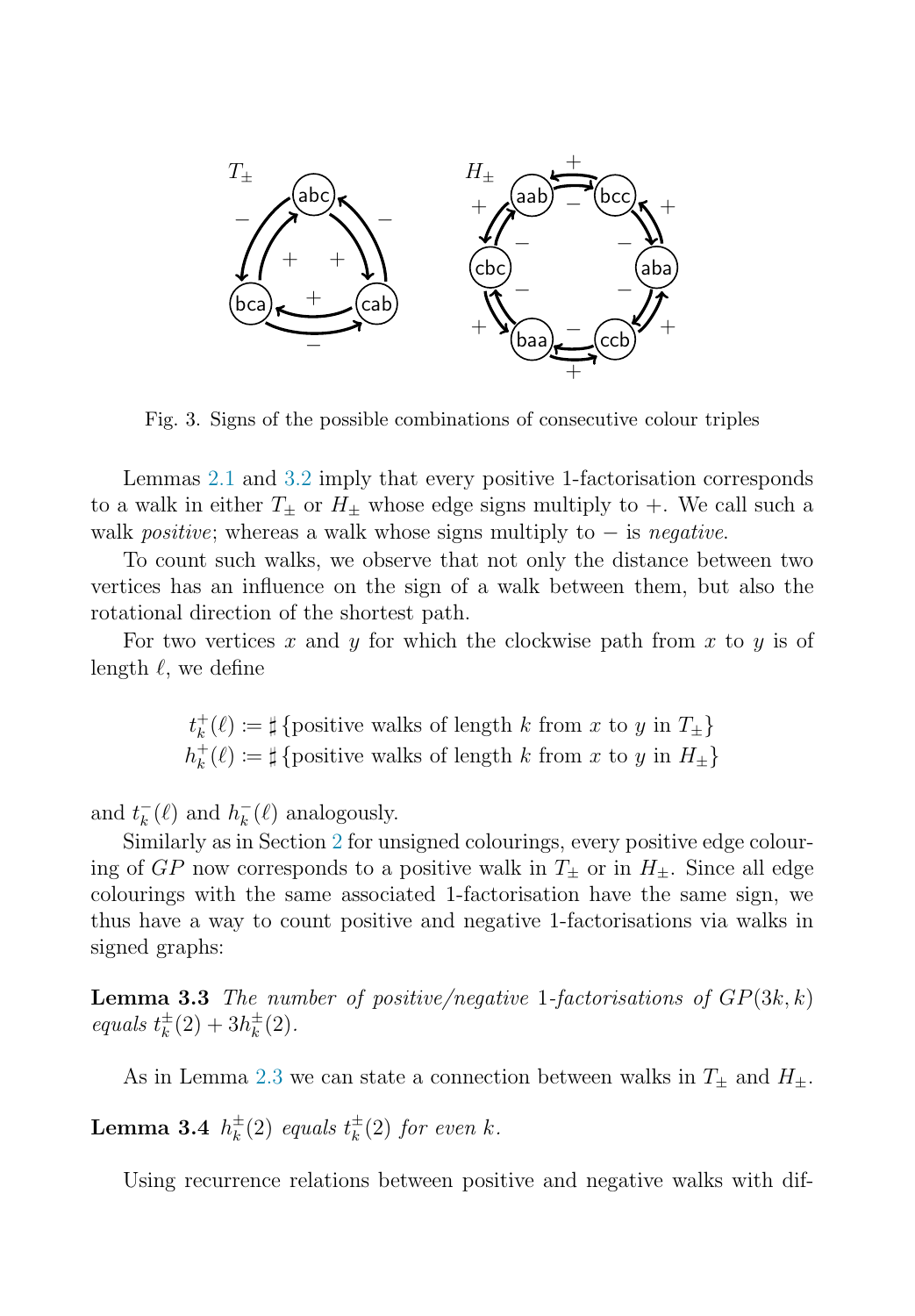ferent endpoints yields for any integer  $k \geq 1$ 

$$
t_k^+(2) = \frac{1}{6} \left( 2^k - (-1)^k \left( 1 + (-3)^{\left\lceil \frac{k}{2} \right\rceil} \right) \right) \quad t_k^-(2) = \frac{1}{6} \left( 2^k - (-1)^k \left( 1 - (-3)^{\left\lceil \frac{k}{2} \right\rceil} \right) \right). \tag{1}
$$

<span id="page-6-10"></span>This shows that the number  $4t_k^+(2)$  of positive 1-factorisations of  $GP(3k, k)$ with even k does not equal the number  $4t_k^-(2)$  of negative ones. Together with Corollary [3.1,](#page-4-1) this proves Theorem [1.3.](#page-1-1)

#### <span id="page-6-8"></span>References

- <span id="page-6-1"></span>[1] Alon, N., *Restricted colorings of graphs.*, Walker, Keith (ed.), Surveys in combinatorics, Proc. 14th British Combinatorial Conference, Lond. Math. Soc. Lect. Note Ser. 187, 1-33 (1993) (1993).
- <span id="page-6-9"></span>[2] Alon, N. and M. Tarsi, *Colorings and orientations of graphs*, Combinatorica 12 (1992), pp. 125–134.
- <span id="page-6-7"></span>[3] Barry, P., *On integer sequences associated with the cyclic and complete graphs*, Journal of Integer Sequences 10 (2007), p. 3.
- <span id="page-6-4"></span>[4] Bruhn, H., L. Gellert and J. G¨unther, *Jacobsthal numbers in generalised Petersen graphs*, ArXiv e-prints (2015).
- <span id="page-6-0"></span>[5] Castagna, F. and G. Prins, *Every generalized Petersen graph has a Tait coloring.*, Pacific Journal of Mathematics 40 (1972), pp. 53–58.
- <span id="page-6-6"></span>[6] Coxeter, H., *Self-dual configurations and regular graphs.*, Bull. Am. Math. Soc. 56 (1950), pp. 413–455.
- <span id="page-6-3"></span>[7] Daykin, D., D. Kleitman and D. West, *The number of meets between two subsets of a lattice*, Journal of Combinatorial Theory, Series A 26 (1979), pp. 135 – 156.
- <span id="page-6-2"></span>[8] Ellingham, M. and L. Goddyn, *List edge colourings of some* 1*-factorable multigraphs*, Combinatorica 16 (1996), pp. 343–352.
- <span id="page-6-5"></span>[9] Fink, T. M. and Y. Mao, *Tie knots, random walks and topology*, Physica A: Statistical Mechanics and its Applications 276 (2000), pp. 109 – 121.
- [10] Frey, D. D. and J. A. Sellers, *Jacobsthal numbers and alternating sign matrices.*, Journal of Integer Sequences [electronic only] 3 (2000), p. null.
- [11] Galvin, F., *The list-chromatic index of a bipartite multigraph*, J. Combin. Theory (Series B) 63 (1995), pp. 153–158.